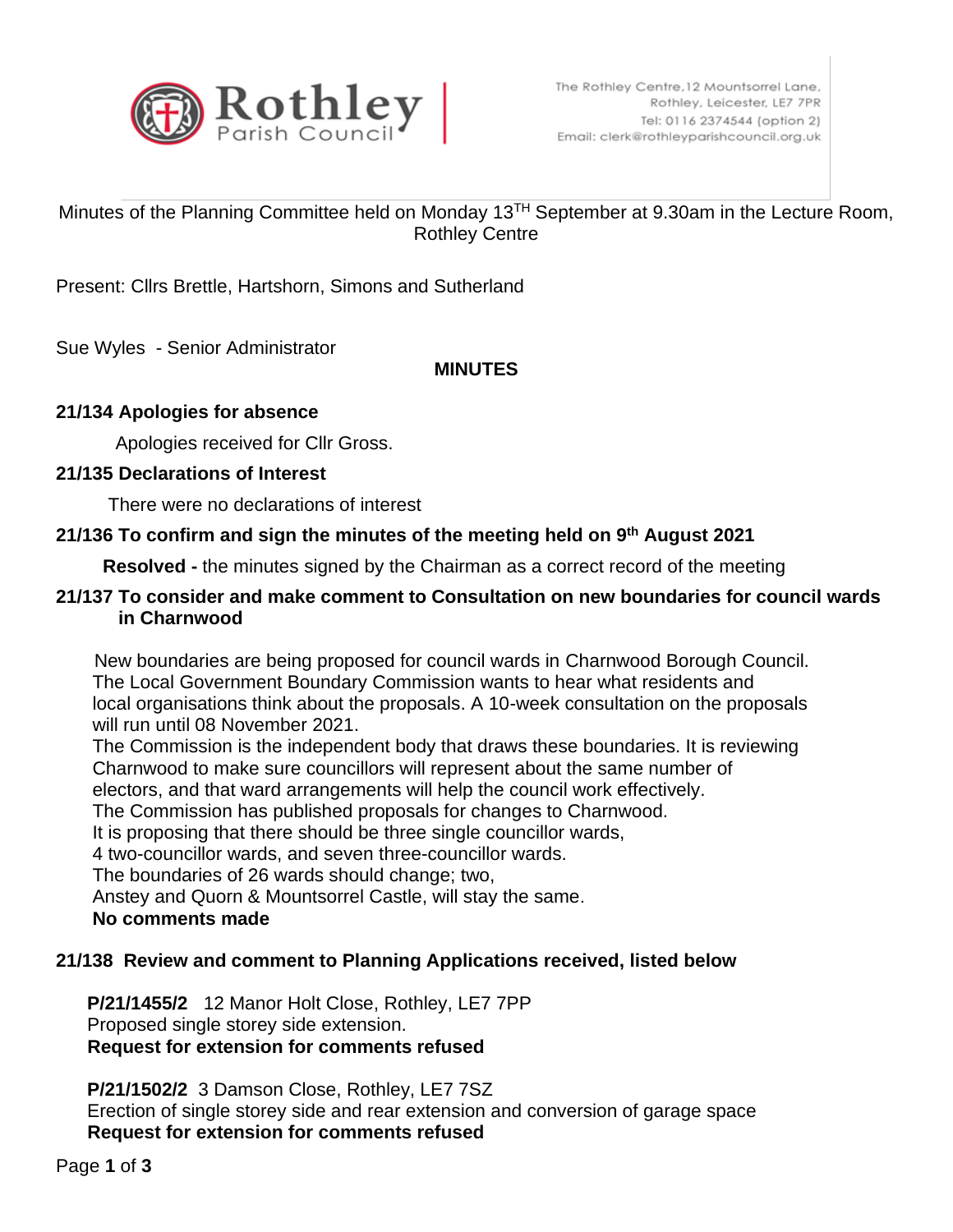**P/21/1493/2** 241 Mountsorrel Lane, Mountsorrel, LE7 7PU Proposed hip-to-gable enlargement, loft conversion with front and rear dormers ( this postcode has been checked and the property is in Rothley.) **Request for extension for comments refused**

 **P/21/1504/2** 23 Knights Crescent, Rothley, LE7 7PN Proposed single storey extensions to the side and rear and front porch to existing dwelling. **No objections**

 **P/21/1297/2** Land to the West of No.39, The Ridgeway, Rothley, LE7 7LE Erection of a detached dwelling with double garage and swimming pool (Resubmission of P/18/0713/2) **No objections**

 **P/21/1589/2** 21 Swithland Lane, Rothley, Leicestershire, LE7 7SG Proposed two storey rear extension with removal of existing single storey building, reduction in existing garage and associated works **No objections**

## **21/139 Review and comment to Planning Decisions/Appeals received to date**

 **P/21/0791/2** 1 Brownhill Crescent, Rothley, Leicestershire, LE7 7LA Erection of single storey extension to side of dwelling. **Grant Conditionally No comments**

 **P/21/1234/2** 13 Town Green Street, Rothley, LE7 7NU Proposed single storey extension to rear of existing dwelling **Grant Conditionally No comments**

#### **P/21/0953/2** 33 The Ridgeway, Rothley, LE7 7LE

 Proposed extensions and alterations to dwelling including erection of extensions to side and rear following partial demolition; associated landscaping including erection of 1.8m high fence behind hedgerow along street frontage and widening of entrance gates to allow for vehicular access

 **Grant Conditionally No comments**

 **P/21/1211/2** APAC Group Ltd, Loughborough Road, Rothley, Loughborough, LE7 7NL Erection of commercial unit (use class B8). Revised scheme P/20/0825/2 refers.  **Grant Conditionally No comments**